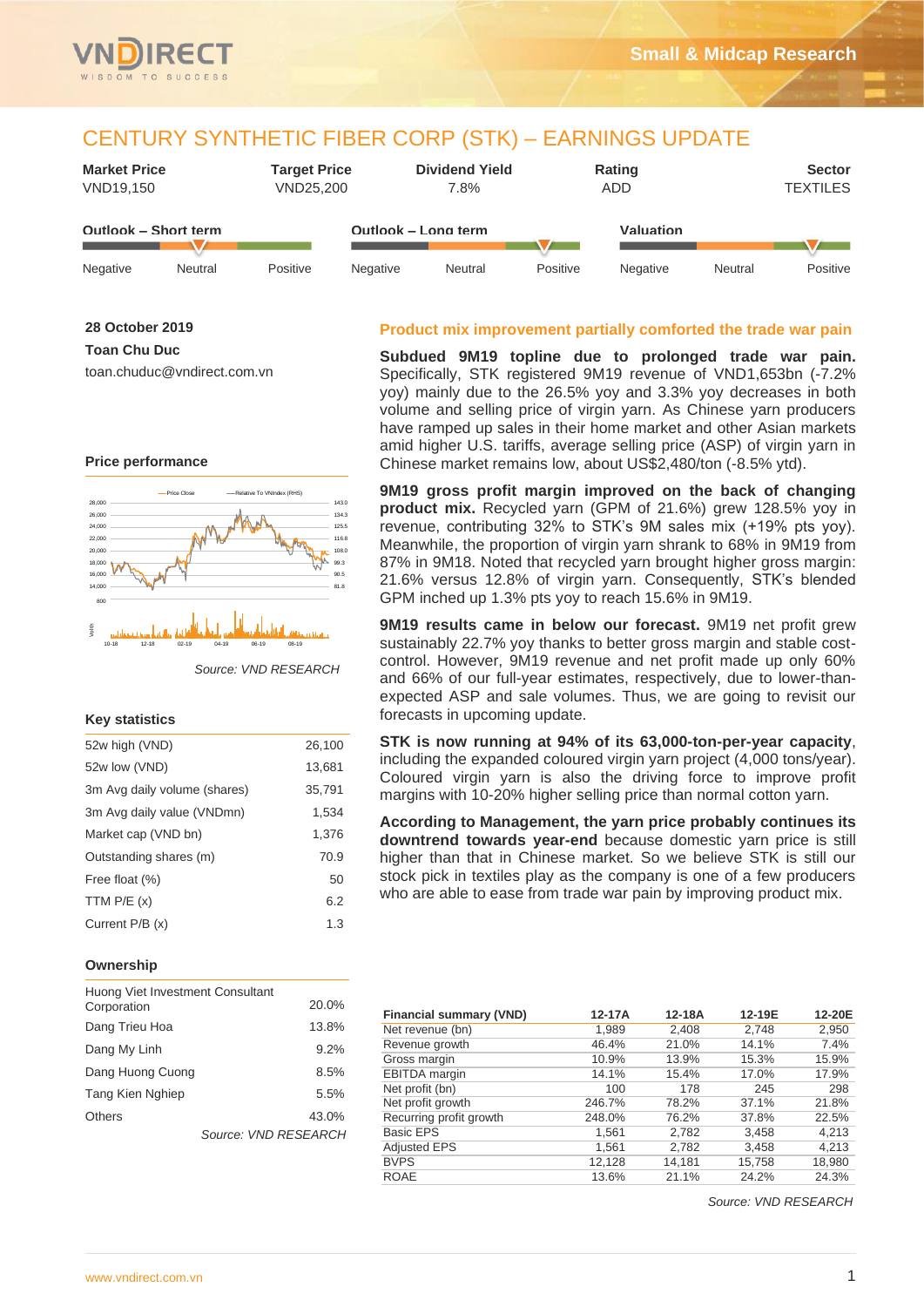

## **9M19 review: Business results registered contrasting topline and bottomline growth**

#### **Figure 1: 9M19 results comparison**

| <b>Preliminary results (VND</b> |        |        |             |        |        |            | % of our FY19F                                                |
|---------------------------------|--------|--------|-------------|--------|--------|------------|---------------------------------------------------------------|
| bn)                             | 3Q2018 | 3Q2019 | yoy %       | 9M2018 | 9M2019 | yoy %      | forecast Comments                                             |
| Total revenue                   | 589    | 554    | $-5.9%$     | 1.781  | 1.653  | $-7.2%$    | 60%                                                           |
|                                 |        |        |             |        |        |            | Below our forecast due to a 3.3% decrease in ASP and a        |
| Virgin yarn (DTY, FDY)          |        |        |             | 1.549  | 1.124  | -27.4%     | 57% 26.5% fall in sale volume.                                |
|                                 |        |        |             |        |        |            | In line with our forecast thanks to a 4.1% increase in ASP    |
| Recycled yarn                   |        |        |             | 232    | 529    | 128.5%     | 74% and a 113.8% rise in sale volume.                         |
|                                 |        |        |             |        |        |            | GPM increased thanks to higher proportion of recycled yarn    |
| <b>Gross profit</b>             | 92     | 80     | $-13.3%$    | 254    | 258    | 1.6%       | 61% (32% of total revenue in 9M19 from 13% in 9M18) which has |
|                                 |        |        |             |        |        |            | higher margin (GPM of 21.6%) than virgin yarn (GPM of         |
| Gross profit margin             | 15.6%  | 14.4%  | $-1.2\%$ pt | 14.3%  | 15.6%  | $+1.3%$ pt | $+30$ bp $12.8\%$ ).                                          |
| <b>SG&amp;A</b>                 | 20     | 22     | 12.3%       | 65     | 62     | $-4.6%$    | 60%                                                           |
| SG&A as % of revenue            | 3.4%   | 4.1%   |             | 3.6%   | 3.7%   |            | $+1bp$                                                        |
| Operating profit                | 51     | 56     | 10.3%       | 147    | 180    | 22.2%      | 64%                                                           |
| <b>EBT</b>                      | 51     | 57     | 9.9%        | 148    | 181    | 21.8%      | 64%                                                           |
| Net profit                      | 47     | 52     | 10.3%       | 131    | 161    | 22.7%      | 66%                                                           |

 *Source: STK, VND RESEARCH*

#### **Figure 2: Peer comparison (as of Oct 28, 2019)**

|                                  | <b>Market Cap</b> | <b>TTM NPAT</b>      | <b>TTM EPS</b>       |         | TTM ROA TTM ROE |        | TTM P/E                                      | TTM P/B |
|----------------------------------|-------------------|----------------------|----------------------|---------|-----------------|--------|----------------------------------------------|---------|
|                                  | (USD mn)          | growth $\frac{9}{9}$ | growth $\frac{9}{9}$ | (%)     | $(\%)$          | D/E(x) | (x)                                          | (x)     |
| <b>Texhong Textile Group Ltd</b> | 1.063.9           | $-11.3%$             | $-11.8%$             | 6.8%    | 18.4%           | 1.1    | 6.3                                          | N/A     |
| Vardhman Textiles Ltd            | 895.1             | $-5.6%$              | $-4.9%$              | 8.5%    | 13.9%           | 0.3    | 7.0                                          | 0.9     |
| Shinkong Synthetic Fibers Corp   | 713.9             | $-8.6%$              | $-9.9%$              | 1.5%    | 7.7%            | 2.5    | 8.2                                          | 0.6     |
| Indo-Rama Synthetics Tbk PT      | 229.0             | 117.1%               | 22.2%                | $9.0\%$ | 21.9%           | 0.5    | 2.3                                          | 0.5     |
| Daehan Synthetic Fiber Co Ltd    | 121.7             | 10.6%                | 10.6%                | 8.5%    | 9.9%            | 0.0    | 2.1                                          | 0.2     |
| Hong YI Fiber Industry Co        | 89.8              | $-1.1%$              | $-0.7%$              | 6.9%    | 8.1%            | 0.0    | 12.4                                         | 1.0     |
| Average                          |                   |                      |                      | 6.9%    | 12.3%           | 0.8    | 6.4                                          | 0.6     |
| Median                           |                   |                      |                      | 8.5%    | $9.9\%$         | 0.4    | 6.6                                          | 0.6     |
| <b>STK</b>                       | 72.4              | 16.8%                | 13.2%                | 9.4%    | 22.0%           | 0.9    | 6.2                                          | 1.3     |
|                                  |                   |                      |                      |         |                 |        | $Q_1, \ldots, Q_k, \ldots, Q_k, \ldots, Q_k$ |         |

*Source: Bloomberg, VND RESEARCH*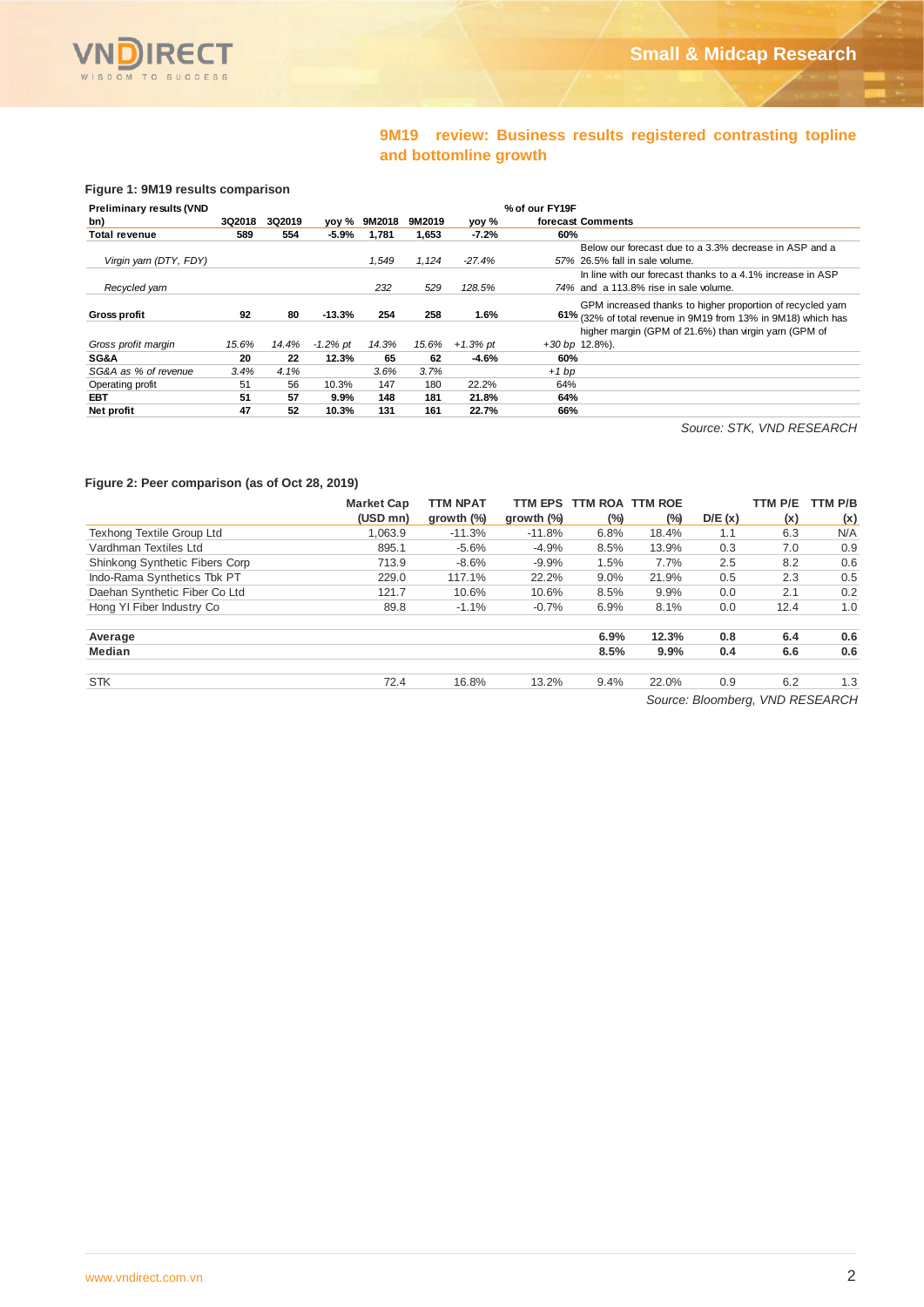

#### **Valuation**



#### **Income statement**

| (VNDbn)                       | 12-18A  | 12-19E        | 12-20E  |
|-------------------------------|---------|---------------|---------|
| Net revenue                   | 2,408   | 2,748         | 2,950   |
| Cost of sales                 | (2,073) | (2,328)       | (2,480) |
| Gen & admin expenses          | (56)    | (64)          | (69)    |
| Selling expenses              | (33)    | (38)          | (41)    |
| <b>Operating profit</b>       | 245     | 318           | 360     |
| <b>Operating EBITDA</b>       | 388     | 476           | 522     |
| Depreciation and amortisation | (143)   | (159)         | (162)   |
| <b>Operating EBIT</b>         | 245     | 318           | 360     |
| Interest income               | 11      | 15            | 22      |
| Financial expense             | (53)    | (50)          | (39)    |
| Net other income              | (3)     | $\mathcal{P}$ | 2       |
| Income from associates & JVs  | (1)     | $\Omega$      | 0       |
| Pre-tax profit                | 199     | 284           | 346     |
| Tax expense                   | (21)    | (39)          | (48)    |
| Minority interest             | 0       | 0             | 0       |
| Net profit                    | 178     | 245           | 298     |
| Adj. net profit to ordinary   | 178     | 245           | 298     |
| Ordinary dividends            | (48)    | (106)         | (71)    |
| <b>Retained earnings</b>      | 130     | 138           | 227     |

#### **Balance sheet**

| (VNDbn)                               | 12-18A   | 12-19E | 12-20E   |
|---------------------------------------|----------|--------|----------|
| Cash and equivalents                  | 198      | 263    | 442      |
| Short term investments                | 0        | 0      | 0        |
| Accounts receivables                  | 69       | 82     | 88       |
| Inventories                           | 499      | 624    | 685      |
| Other current assets                  | 31       | 47     | 50       |
| <b>Total current assets</b>           | 797      | 1,015  | 1,265    |
| Fixed assets                          | 1,160    | 1,032  | 913      |
| <b>Total investments</b>              | 148      | 197    | 210      |
| Other long-term assets                | $\Omega$ | 0      | $\Omega$ |
| <b>Total assets</b>                   | 2,105    | 2,244  | 2,388    |
| Short-term debt                       | 427      | 406    | 436      |
| Accounts payable                      | 315      | 352    | 387      |
| Other current liabilities             | 105      | 83     | 89       |
| <b>Total current liabilities</b>      | 847      | 841    | 912      |
| Total long-term debt                  | 348      | 240    | 76       |
| Other liabilities                     | 1        | 49     | 58       |
| Share capital                         | 599      | 707    | 707      |
| Retained earnings reserve             | 275      | 372    | 600      |
| <b>Shareholders' equity</b>           | 909      | 1,115  | 1,342    |
| Minority interest                     |          |        |          |
| <b>Total liabilities &amp; equity</b> | 2,105    | 2,244  | 2,388    |



#### **Cash flow statement**

| (VNDbn)                                     | 12-18A   | 12-19E   | 12-20E   |
|---------------------------------------------|----------|----------|----------|
| Pretax profit                               | 199      | 284      | 346      |
| Depreciation & amortisation                 | 143      | 159      | 162      |
| Tax paid                                    | (14)     | (39)     | (48)     |
| Other adjustments                           | (3)      | 8        | (4)      |
| Change in working capital                   | (83)     | (135)    | (30)     |
| Cash flow from operations                   | 242      | 276      | 426      |
| Capex                                       | (95)     | (42)     | (43)     |
| Proceeds from assets sales                  | 0        | 0        | $\Omega$ |
| <b>Others</b>                               | 8        | $\Omega$ | 0        |
| Other non-current assets changes            | 25       | 0        | $\Omega$ |
| Cash flow from investing activities         | (62)     | (42)     | (43)     |
| New share issuance                          | $\Omega$ | 66       | O        |
| Shares buyback                              | $\Omega$ | 0        | 0        |
| Net borrowings                              | (50)     | (129)    | (133)    |
| Other financing cash flow                   | 0        | 0        | 0        |
| Dividends paid                              | (48)     | (106)    | (71)     |
| Cash flow from financing activities         | (98)     | (169)    | (204)    |
| Cash and equivalents at beginning of period | 117      | 198      | 263      |
| Total cash generated                        | 81       | 65       | 179      |
| Cash and equivalents at the end of period   | 198      | 263      | 442      |

#### **Key ratios**

|                         | 12-18A | 12-19E | 12-20E |
|-------------------------|--------|--------|--------|
| <b>Dupont</b>           |        |        |        |
| Net profit margin       | 7.4%   | 8.9%   | 10.1%  |
| Asset turnover          | 1.17   | 1.26   | 1.27   |
| <b>ROAA</b>             | 8.6%   | 11.2%  | 12.9%  |
| Avg assets/avg equity   | 2.45   | 2.15   | 1.89   |
| <b>ROAE</b>             | 21.1%  | 24.2%  | 24.3%  |
| <b>Efficiency</b>       |        |        |        |
| Days account receivable | 8.9    | 8.2    | 8.2    |
| Days inventory          | 87.8   | 97.8   | 101.1  |
| Days creditor           | 55.5   | 55.2   | 57.0   |
| Fixed asset turnover    | 2.03   | 2.51   | 3.03   |
| <b>ROIC</b>             | 10.6%  | 13.9%  | 16.1%  |
| Liquidity               |        |        |        |
| Current ratio           | 0.9    | 1.2    | 1.4    |
| Quick ratio             | 0.4    | 0.5    | 0.6    |
| Cash ratio              | 0.2    | 0.3    | 0.5    |
| Cash cycle              | 41.2   | 50.8   | 52.3   |
| Growth rate (yoy)       |        |        |        |
| Revenue growth          | 21.0%  | 14.1%  | 7.4%   |
| Operating profit growth | 94.3%  | 29.5%  | 13.5%  |
| Net profit growth       | 78.2%  | 37.1%  | 21.8%  |
| EPS growth              | 78.2%  | 24.3%  | 21.8%  |
|                         |        |        |        |

*Source: VND RESEARCH*